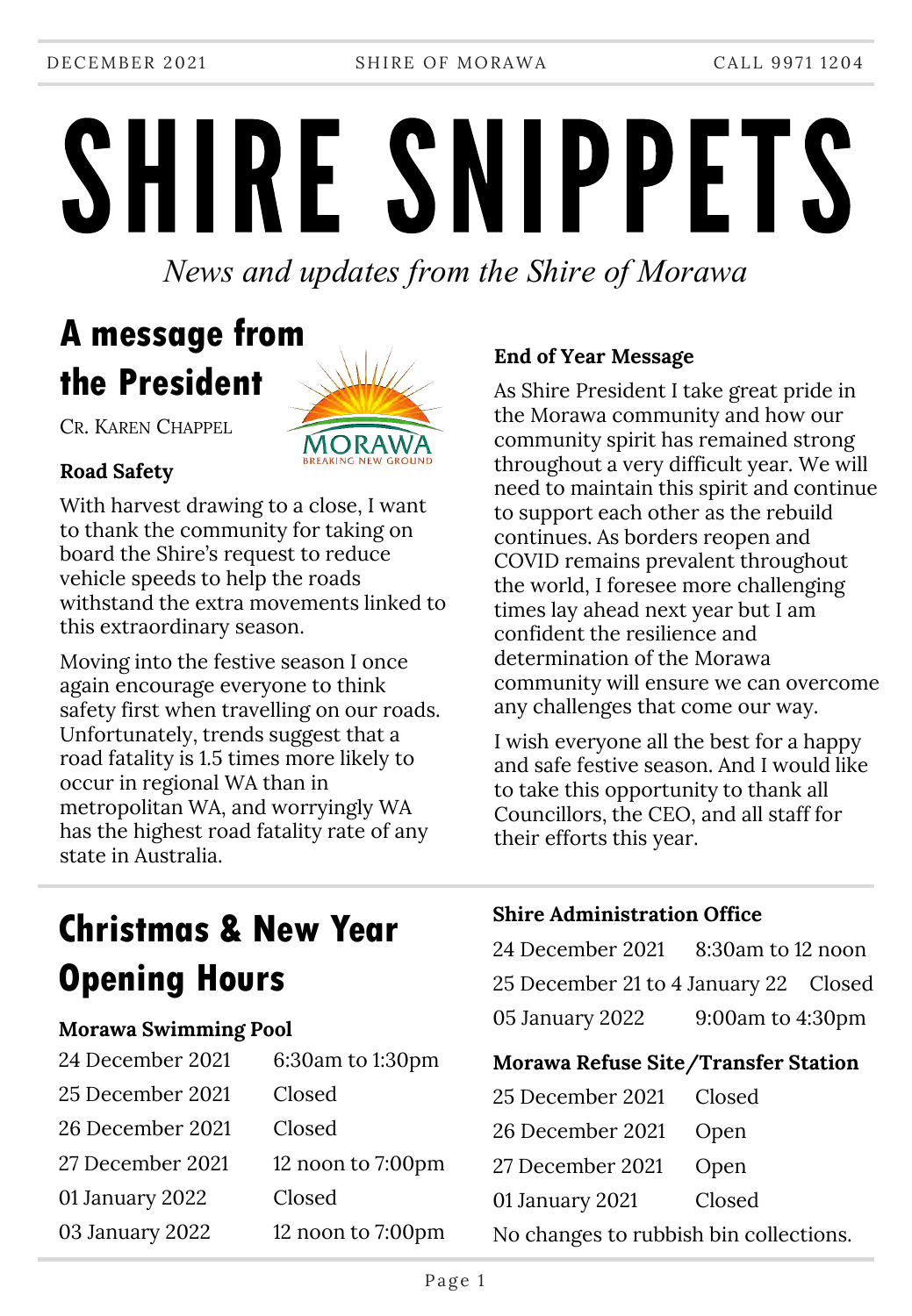# **Shire Project Updates**

#### **Caravan Park Ablutions Upgrade**

Paving around the ablution block has commenced. Painting of the building has been completed.





#### **Morawa-Yalgoo Rd Update**

Water Blinding has commenced on Morawa-Yalgoo Road. With sealing works likely to happen late January/early February.



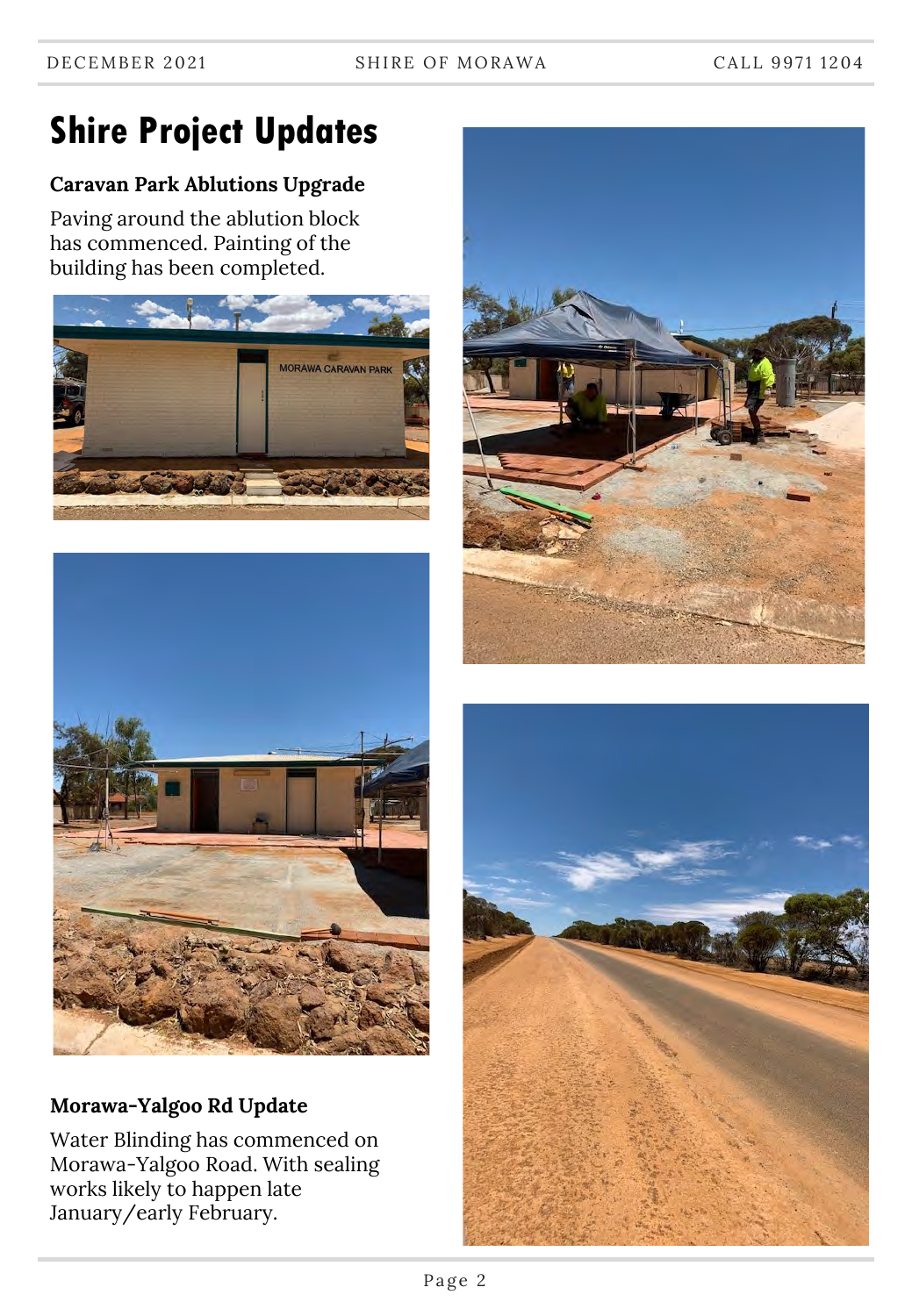#### **Old Road Board Building**

The major restoration works at the Old Road Board Building are nearing completion. The old wooden floors have been refreshed with a sand and reseal. New lighting and a universal bathroom have been installed.

The Cyclone Recovery Hub is scheduled to start utilising part of this facility from early January 2022.



#### **Golf and Bowling Club**

The Shire's work renovating the Golf and Bowling club is now complete with new flooring in the function areas, new airconditioning, a fresh lick of paint and a new stainless-steel kitchen, breathing new life into the building.

The club committee themselves have ordered new ovens for the kitchen and are looking forward to the refreshed space being activated in the new year.



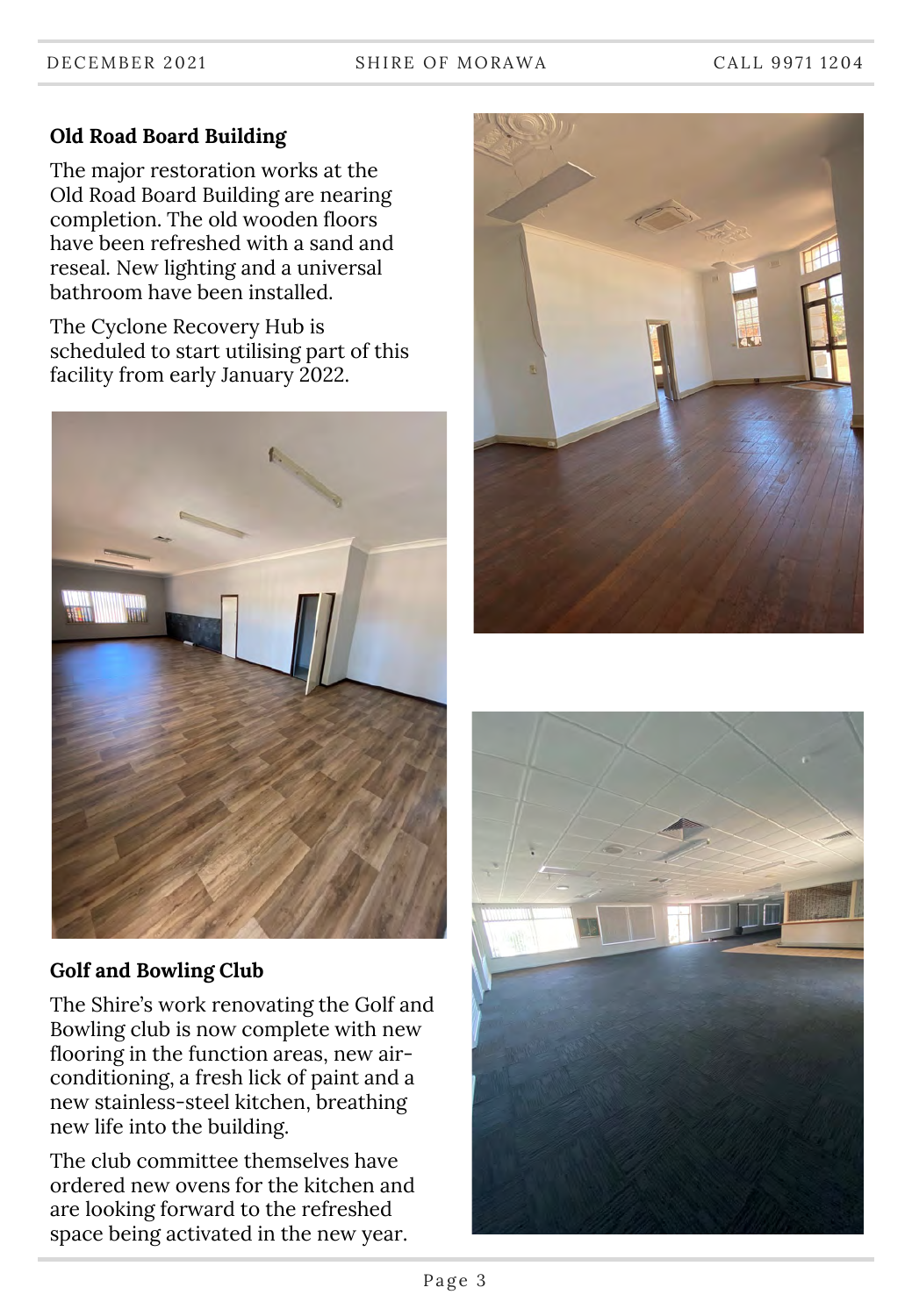# **Council News**

COUNCIL RESOLUTIONS DECEMBER 2021

#### **Shire of Morawa Position on Proposed Local Government Reforms**

Council put forward their position on the proposed reforms to the Local Government Act 1995 released by the Minister for Local Government.

#### **Cyclone Seroja – Temporary Workers Accommodation**

Council resolved to support the Cyclone Seroja Temporary Worker Accommodation solution proposed by the Department of Fire and Emergency Services under the Disaster Recovery Funding Arrangements

#### **Application for Exploration Licence, No.70/5976 & No.70/5977**

Subject to outlined conditions, Council resolved to raise no objection in principle to the application received.

### **Cash Reserves Management Policy**

Council resolved to adopt Council Policy FIN10 – Cash Reserves Management Policy.

#### **Morawa Country Women's Association – Service Charges**

Council supported the request from the Morawa branch of the Country Women's Association (CWA) to waive the 21/22 sewerage charge on 24 Dreghorn Street.

## **CEO Annual Performance Review**

Council noted the outcomes of the CEO Performance Review and adopted updated key result areas for the coming year.

## **Tender to Purchase a New Prime Mover**

Council resolved to award the Tender to purchase a new Prime Mover.

## **Acceptance of Annual Report 2020-2021**

Council accepted the Annual Report for 2020-2021 financial year and will convene a general meeting of electors at 5pm on 10 February 2022.

NEXT ORDINARY COUNCIL MEETING

# **10 February 2022**

View full details of Council Meetings at: [www.morawa.wa.gov.au/council-meetings](http://www.morawa.wa.gov.au/council-meetings)

## **CORELLA CULLING ACTIVITIES**

The Shire of Morawa will commence Corella Culling activities using licenced firearms commencing from 18 December 2021 until 31 January 2022.

Shooting will be undertaken to try and reduce the damage being caused the Corellas. Shooting is planned to commence at the Morawa Swimming Pool, Oval and other Shire facilities and reserves, during times where no community members are present.

Please do not approach Shire staff conducting shooting activities.

## **DOCTOR UPDATE**

The Medical Centre is closed until 10 Jan 22.

For family reasons and further medical training , Dr Ade is reducing his practice attendance in Morawa to 3 days a week, Mon-Wed. He is recruiting another doctor, who is scheduled to start in February 2022, to work at the practice Mon-Fri.

Until this time, Dr Ade will be offering telehealth services and extended hours, pending the arrival of the other doctor.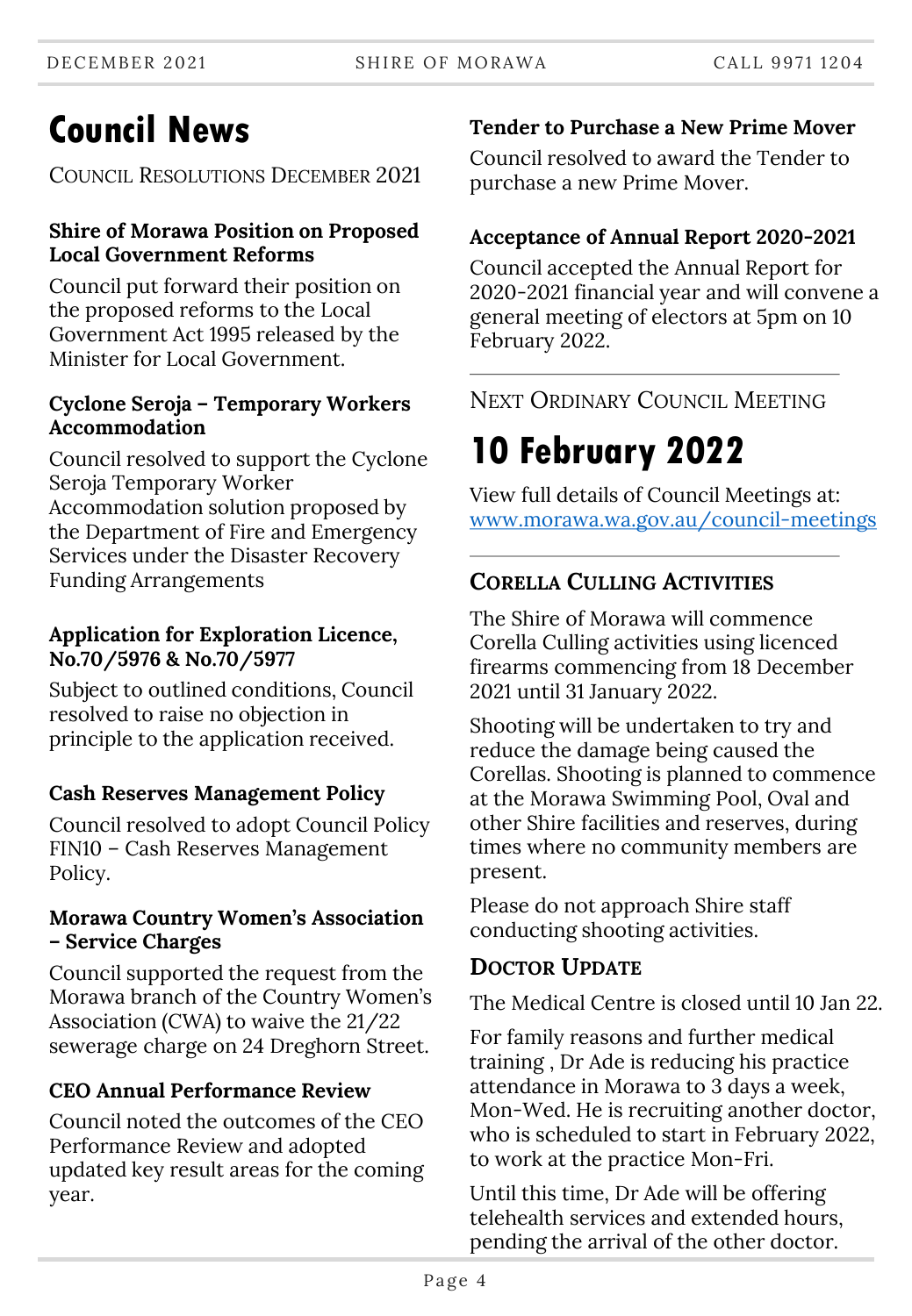## **Community News**

#### **Australia Day Events**

For Australia Day this year, the Shire will be hosting the event at the Main Town Square. Come down from 8:30am for a free breakfast, music, and kids' games.

The Citizenship Awards will be presented consisting of Youth, Senior and Community Citizen of the Year as well as the Community Event/Group Award. If you are in town, come and share in the morning and celebrating the efforts of the award winners.

A family friendly evening movie is also scheduled to be held at the Morawa Town Hall at 5pm.

#### **Morawa Youth Centre**

The holidays are upon us and while this is a time that many people go away, there will still be some action happening at the Youth Centre if you're in town.

Thanks to the Youth Affairs Council of WA and the Geraldton Sporting Aboriginal Corporation we have some cool new workshops these holidays. Come and try out Indoor Soccer, or Wheelchair Basketball down at the Recreation Centre.

Or get some new hair stylin' tips on our self care with hair day. We will also be having a Mindful Day where you can learn some ideas for self care, relaxing, and staying stress free so you're off to a good start when the school year begins.

A reminder that the youth centre is for 8 years + and that a new Annual Membership Form is required for all young people who plan to attend the youth centre in 2022.

You can pick up copies of the form and the flyer from the Shire Office. Workshops begin on Monday 17 January 2022.

# **Employment Opportunities**

#### **Casual Cleaner Position**

Applications are invited from individuals interested in casual cleaning positions at the Shire of Morawa.

This position has varied hours which are dependent of the usage of Council facilities.

#### **Bushfire Risk Planning Coordinator**

The Local Governments of Morawa and Perenjori have agreed to participate in the WA Government Bushfire Risk Management Planning program and are seeking a Bushfire Risk Planning Coordinator to develop their Bushfire Risk Management plans and assist with its initial implementation to manage risk to the community.

#### **Casual Administration Officer**

The Shire of Morawa is seeking expressions of interest for an Administration Officer. Available for immediate start, this position will be responsible for responding to customer service enquiries and providing administrative assistance.

#### **Plant Operator/General Hand**

This 6 to 12 month contract position will be part of our works team and be required to operate plant and assist with the completions of Shire projects.

#### **More Information**

For more information on these positions, visit the Shire's website at: [www.morawa.wa.gov.au/employment](http://www.morawa.wa.gov.au/employment)